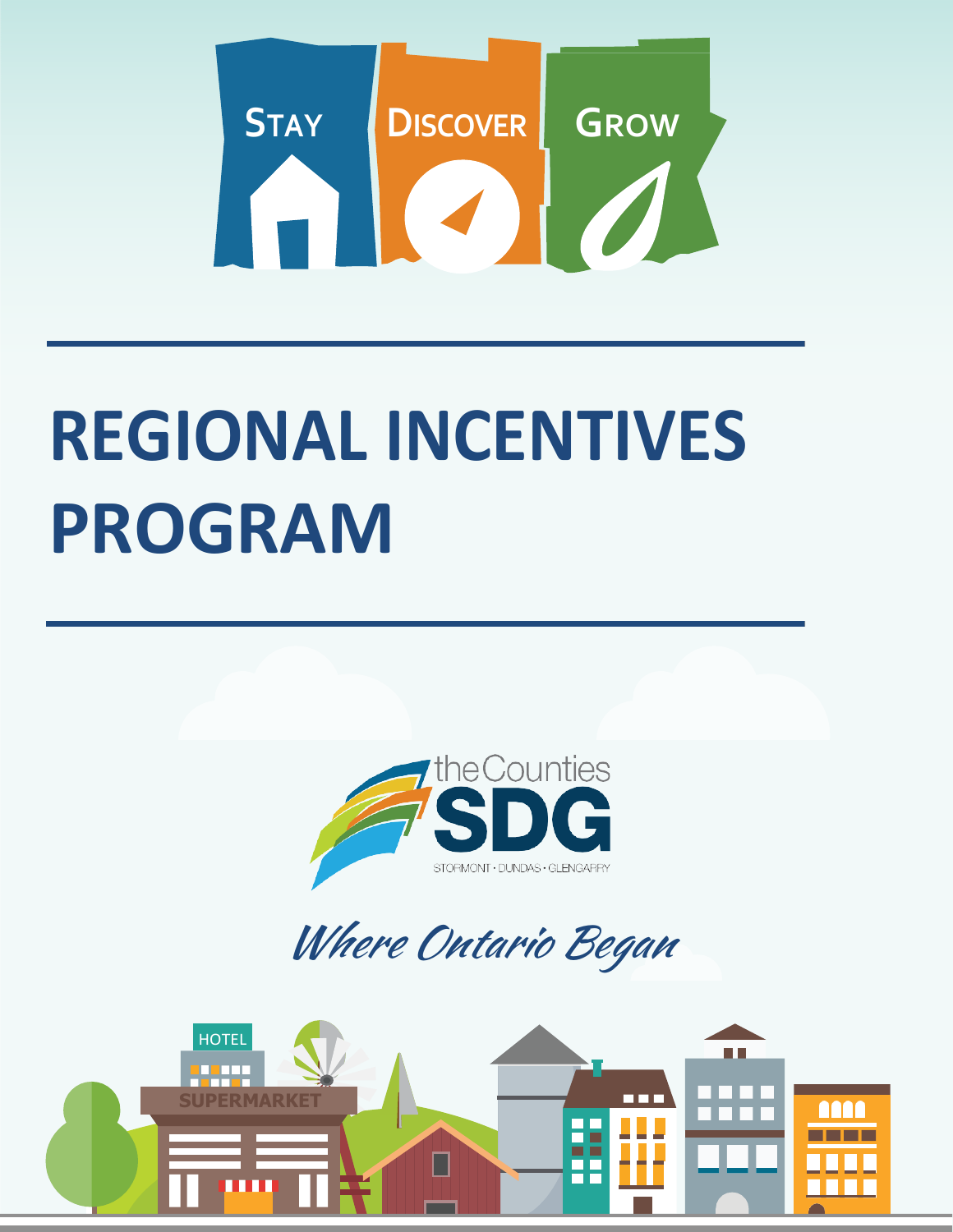

### **1 INTRODUCTION AND CONTEXT**

#### **1.0 PURPOSE**

This section of the Community Improvement Plan (CIP) is supported and funded by the United Counties of Stormont, Dundas and Glengarry (SDG). The County developed these regional incentives as part of a broad, progressive framework to support broad economic development goals. As an upper-tier municipality with six unique local municipalities, SDG coordinates regional funding through this Program to advance economic priorities where the need is the greatest and where there will be demonstrable County-wide benefits.

Regional economic initiatives focus on: projects linked to *agriculture-related uses*, adaptive re-use of commercial, industrial, and institutional buildings/structures, and the development of *roofed accommodations*  across the County. The County offers customized financial programs within these areas based on Council's annual priorities.

#### *1.1* **AUTHORITY UNDER THE** *PLANNINGACT*

The Ontario *Planning Act* (Section 28) permits local municipalities to adopt CIPs to encourage revitalization, redevelopment, and to advance local economic priorities. These programs help address community planning issues, breathe life into downtowns, and support key sectors within the region.

The *Planning Act* allows upper-tier municipalities to participate in local CIPs through Section 28 (7.2), as follows:

#### **Grants or loans between upper and lower-tier municipalities**

*The Council of an upper-tier municipality may make grants or loans to the council of a lower-tier municipality and the council of a lower-tier municipality may make grants or loans to the council of the upper-tier municipality, for the purposes of carrying out a community improvement plan that has come into effect, on such terms as to security and otherwise as the council considers appropriate, but only if the official plan of the municipality making the grant or loan contains provisions relating to the making of such grants or loans.*

In recent years several upper-tier municipalities in Ontario have used this policy to create funding opportunities that expand the scope of local CIP programs.

#### **1.1.1 SDG Official Plan**

The SDG Official Plan serves as the Official Plan for both the County and its local municipalities. The SDG Official Plan includes two key policies that support the County's participation in local CIP programs:

#### **3.5.1.10 Community Improvement:**

*Local municipalities may undertake community improvement projects as authorized under Section 28 of the Planning Act (see Section 8.12.5). County Council may also make grants or loans to the council of a lower tier municipality for the purpose of carrying out a community improvement plan, on such terms as council considers appropriate.*



Page 1 of 9 Where Ontario Began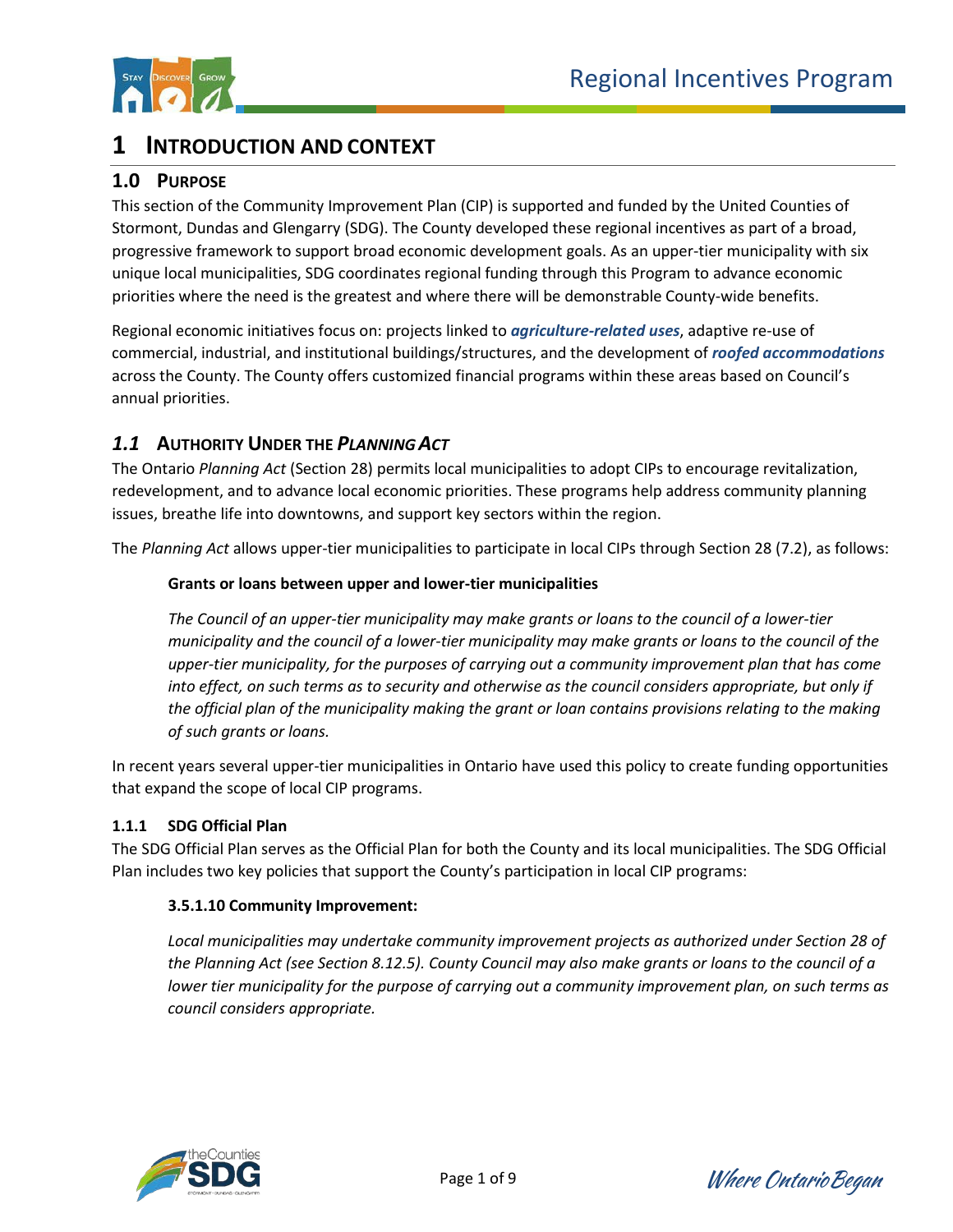

#### **8.12.5 Community Improvement**

- *1. A Local municipality may, subject to the provisions of the Planning Act, carry out physical improvements within the community. The County may also make grants or loans to the Council of a local municipality for the purpose of carrying out a community improvement plan, on such terms as council considers appropriate. In establishing a Community Improvement Area, consideration shall be given to the following matters:*
	- *a. The extent or deficiencies in public services, public service facilities orinfrastructure;*
	- *b. Building stock, including municipal buildings, which do not meet a Local Municipality's Property Standards By-law;*
	- *c. The presence of vacant buildings/lands that could be developed, redeveloped or converted to another use;*
	- *d. The opportunity to expand the supply of housing;*
	- *e. The need to improve the streetscape or aesthetics of an area;*
	- *f. The presence of incompatible land uses; and*
	- *g. The presence of older industrial lands (e.g. brownfields) that exhibit deficiencies but provide opportunities for redevelopment.*
- *2. The intent of this Plan is to recognize the entire County as a Community Improvement Area eligible for the establishment of one or more Community Improvement ProjectAreas.*

*A local Municipality may implement measures for community improvement including, but not limited to:*

- *a. The designation of Community Improvement Project Areas by By-law and the preparation of Community Improvement Plans for one or more project areas.*
- *b. Scheduling community improvement projects in accordance with municipalbudgets.*
- *c. Enforcement of the Property Standards By-law.*
- *d. Utilizing senior government funding programs and/or partnering or soliciting financial support or contributions in kind from the public or privatesector.*
- *e. Supporting, through the development of land use and design criteria, proposals for conversion, infill, redevelopment or intensification of land orbuildings.*
- *f. Pursuant to Section 28 (3) of the Planning Act, a Local municipality may acquire and clear land for the purposes of implementing a program of communityimprovement.*
- *g. Preparing appropriate policies and guidelines to directstreetscape improvementsin residential, commercial and industrial areas.*
- *h. Providing and encouraging buffering techniques to reduce the impact of incompatible land uses using mechanisms such as site plan control and developmentpermits.*
- *i. Considering the use of property tax or other financial incentives for the redevelopment of 'Brownfield', older industrial areas, commercial areas, or other areas considered suitable for redevelopment.*
- *j. Supporting Municipal Heritage Committee and heritage conservation initiatives as set out in the heritage policies of this Plan.*
- *k. Providing grants or loans to the registered owners or assessed owners of lands and buildings within a community improvement project area to pay for the whole or any part of the costof*

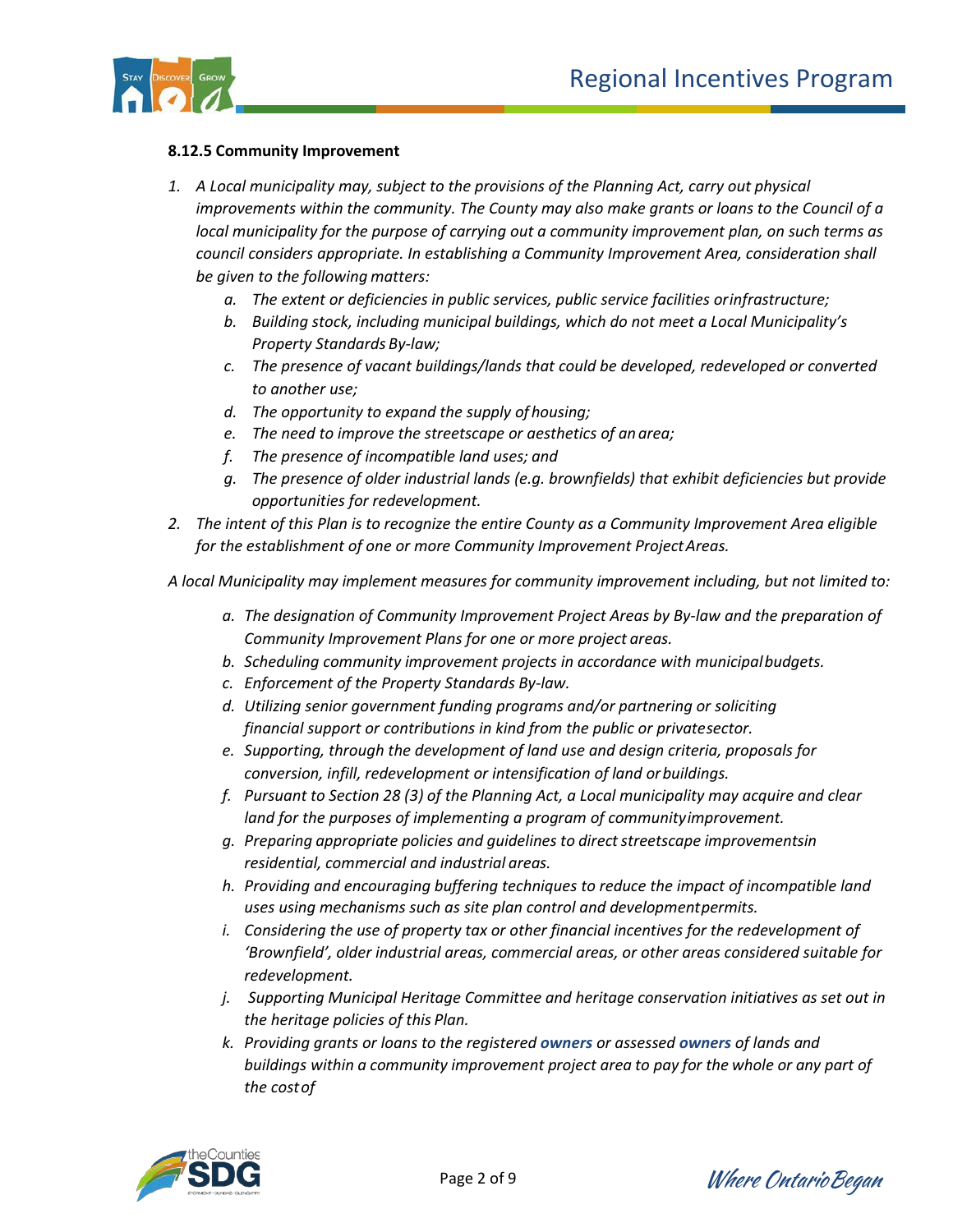

*rehabilitating such lands, or in undertaking other measures which conform to the community improvement plan.*

*l.* To reduce flooding in hazard or flood prone lands by encouraging the conservation *authorities to develop and identify a two-zone concept for flood plain management in areas of historical development.*

#### **1.2 REGIONAL CONTEXT**

The SDG Economic Development Strategy and Action Plan (2017) identified three high-level goals which anchor and qualify all strategic initiatives for the County over the next three to five years: Regional Promotion and Investment Attraction; Small Business and Entrepreneurship and Business Retention and Expansion; and, Investment Readiness. These goals provide an overarching vision for economic development planning.

Within this framework, the SDG Regional Incentives Program supports strategic economic development initiatives in the following areas:

- a) *Agriculture-related uses*, *agri-tourism***,** and facility improvement projects;
- b) Regional trail expansion and development of new trailsystems;
- c) Adaptive re-use of commercial, institutional, and industrial buildings; and,
- d) Development of permanent *roofed accommodations*.

Regional financial incentives are available in the following municipalities:

- 1) The Township of North Dundas;
- 2) The Municipality of South Dundas;
- 3) The Township of North Stormont;
- 4) The Township of South Stormont;
- 5) The Township of North Glengarry; and
- 6) The Township of South Glengarry.

The SDG Regional Incentives Program is incorporated as part of a local CIP and offers additional economic development tools in an expanded area. In some cases, different components of a project may be eligible for both local and County funding, subject to the general criteria of Section 2.2.

#### **1.3 SDG REGIONAL ECONOMICGOALS**

- 1) Encourage redevelopment and private sector investment in existing building stock within the County to support employment, reduce the number of vacant buildings, and increase the assessmentbase;
- 2) Promote active recreation, tourism, and the continued development or enhancement of the trail network within the municipality, especially within the waterfrontarea;
- 3) Stimulate investment in the agricultural sector by funding diverse, on-farm expansions and *agritourism*; and,
- 4) Increase the amount of tourist accommodation available within the County and enhance and expand existing establishment.

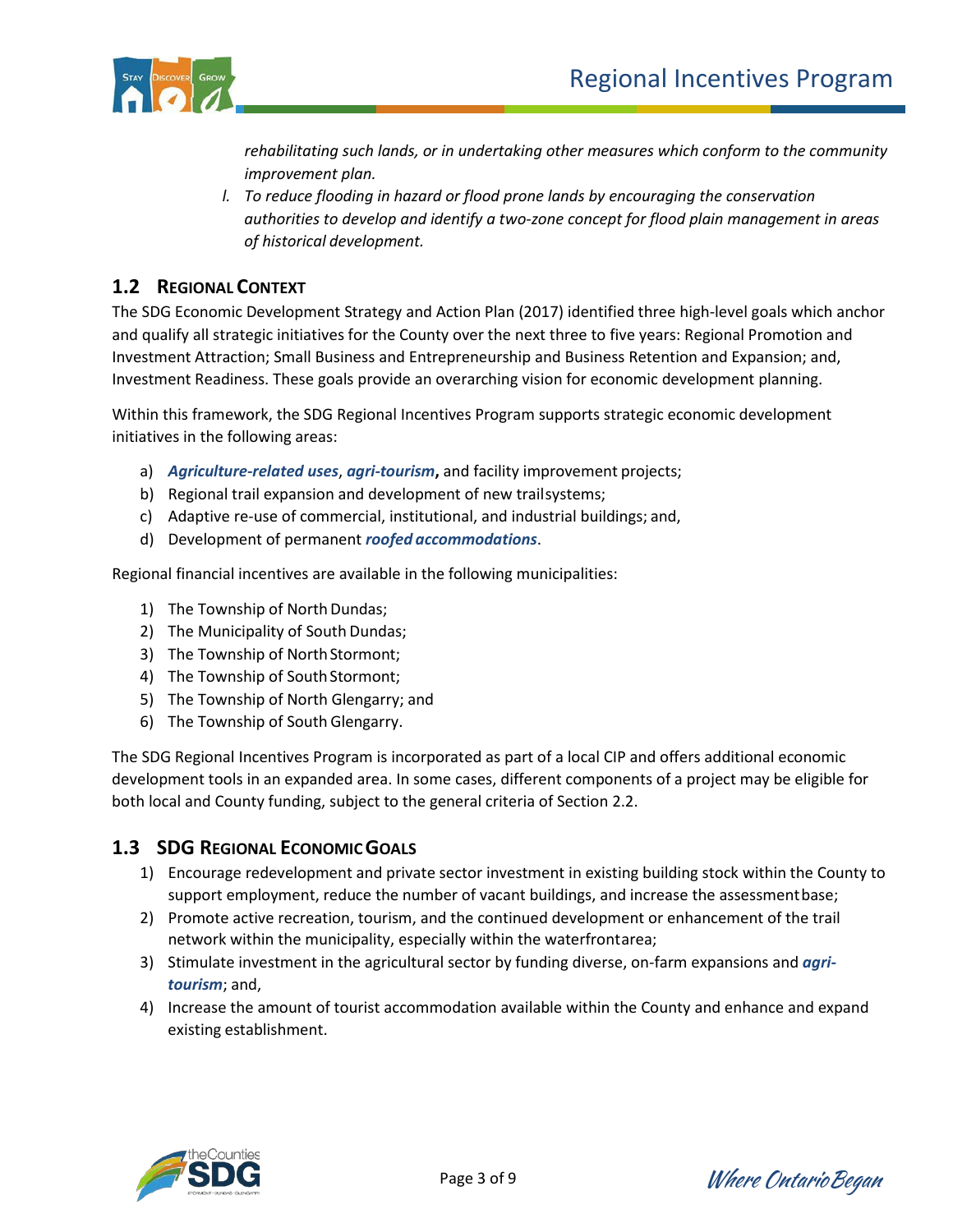

#### **1.4 SDG REGIONAL INCENTIVES PROGRAMAREA**

The approved Program area includes all lands within the local municipality. These lands have been designated by Municipal By-law.

The financial incentives included in this plan may be available to registered *owners* or *tenants* (upon written landowner consent) of land or buildings within the Program area.

#### **1.5 MUNICIPAL AND PUBLIC ENGAGEMENT**

The County formed a Working Group in 2017 comprised of planning and economic development staff and Councilors from the County and local municipalities. The Working Group reviewed the potential for regional involvement in local CIPs. Two models for developing a regional program were proposed: one consistent template for all municipalities or unique local CIPs with a consistent regional section. The County decided to move forward with a standard regional section that could be incorporated into the existing, unique, local CIPs. The Working Group agreed to continue to meet, as needed, to collaborate on public engagement and promotion.

The County also engaged the Ministry of Municipal Affairs and Housing (MMAH) at the outset of the process. The MMAH held a CIP training session for County and local municipal staff in December 2017 and offered advice and suggestions throughout the development process.

Beginning in February 2018, the County, in partnership with local municipalities, held six public consultations. Additionally, a survey to collect feedback and suggestions on the proposed regional incentives was made available online. Through these meetings with local business owners and residents, the County received valuable feedback including:

- Importance of local and regional trails and cyclingnetworks;
- Providing funding to non-profit organizations;
- Encouraging collaboration between SDG Regional Tourism partners;
- Promoting areas across the County, not only downtownlocations;
- Prioritizing projects which include accessibility initiatives; and
- Offering a variety of ways in which applicants can submit project proposals (i.e. online, live pitches, etc.).

# **2 FINANCIAL INCENTIVES**

#### **2.0 GENERAL**

The County believes that 50% matching grant funding is a direct, predictable, and simple way to stimulate private sector investment, attract and retain businesses, and increase taxable assessment. These grants are available to eligible property *owners* and authorized *tenants*, including bona fide non-profit organizations, local municipalities, and quasi municipal organizations such as Conservation Authorities.

Where a property is eligible for local municipal funding through one of the incentive programs (e.g. *façade*  improvement) the County will not fund the same incentive; however, the County may fund a different type of incentive on the same property (e.g. landscaping), as part of the overall project enhancement.



Page 4 of 9 Where Ontario Began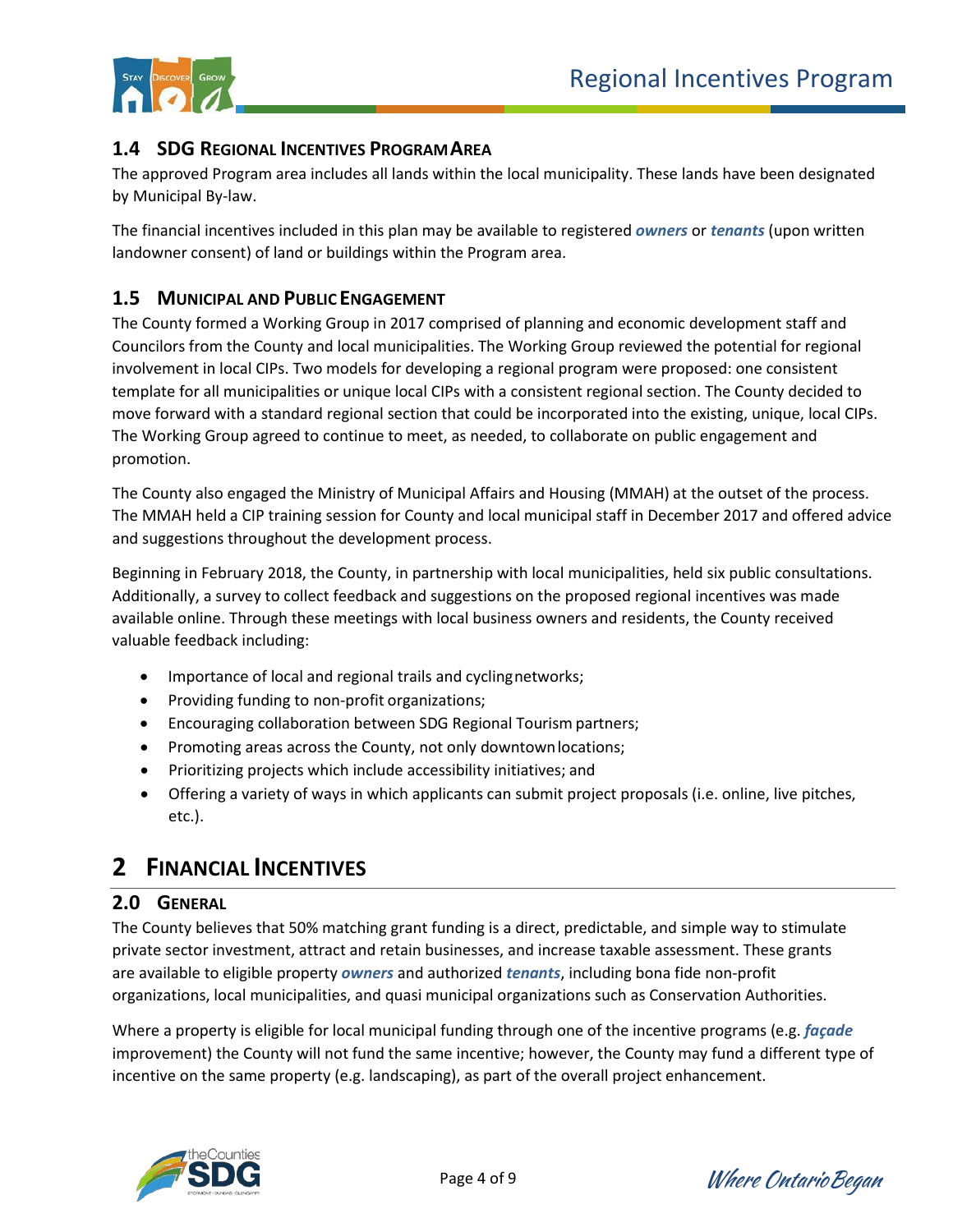

#### **2.1 REGIONAL FINANCIAL INCENTIVE PROGRAMS**

The following incentive programs may be offered during the term of this Program, subject to the availability of County resources:

- 1) *Façade*, Signage, and Property Improvement Grant;
- 2) Building Improvement/Restoration Grant;
- 3) Building Conversion/Expansion Grant;
- 4) Trails Improvement Grant;
- 5) Planning, Design, and StudyGrant;
- 6) Application and Permit FeesGrant;

The regional incentives are a collaborative effort between the County and local municipalities. Applications will generally be received by the local municipality and reviewed and approved by the County. The County will host a Review Committee comprised of County staff, two members of County Council including the Warden, and two lay members. Funding for approved regional initiatives will flow directly to the local municipality and **not to the applicant**.

Detailed information about each program can be found in Section 2.3. Any number of the grants identified above may be put into effect during the term of this document, subject to the availability of funds and resources. Each year, the Review Committee will determine intake dates and amounts as well as make recommendations to County Council with respect to the financial incentives that will be offered for thatyear.

#### **2.2 GENERAL CRITERIA**

- 1) All *owners* and authorized *tenants* of lands (who are authorized in writing by the *owner*) and buildings within the local municipality are eligible to apply within the approved area designated by bylaw.
- 2) The type of property or use subject to an application must be identified as eligible. Generally, this includes properties with full or partial commercial, agricultural, or outdoor/recreational use.
- 3) All proposed projects must demonstrate some level of improvement or rehabilitation over the existing conditions and not simply represent a *life-cycle replacement*.
- 4) All projects must contribute to achieving one or more SDG regional economic goals (as identified in Section 1.3), must conform to the County Official Plan, and must comply with the local ZoningBy-law.
- 5) Incorporated non-profit groups (e.g. local fair boards, agricultural societies, community groups, etc.), local municipalities, and quasi-municipal organizations are eligible for regional improvement grants.
- 6) Applicants will be required to disclose **all** other funding sources to support the project, including government, private, or non-profit. The County will not fund the portion of a project already being funded by a local CIP; however, the County may fund a complementary aspect of the same project.
- 7) The Applicant will be required to enter into an Agreement with the County and the localmunicipality.
- 8) A property may be eligible for multiple regional incentives and may submit multiple applications during the term of this document; however, the total combined value of grants approved through the County in any given year shall not exceed \$50,000 per property.
- 9) Grants will not be applied retroactively to works started prior to approval of the application.
- 10) For programs involving the reimbursement of fees, said fees must be paid in full by the applicantprior to being reimbursed.
- 11) The property *owner* must have no outstanding building permit, property standards orders, property tax arrears, or any other outstanding Municipal/County accounts receivable on the subject property at the *d*<br>The Counties



Page 5 of 9 Where Ontario Began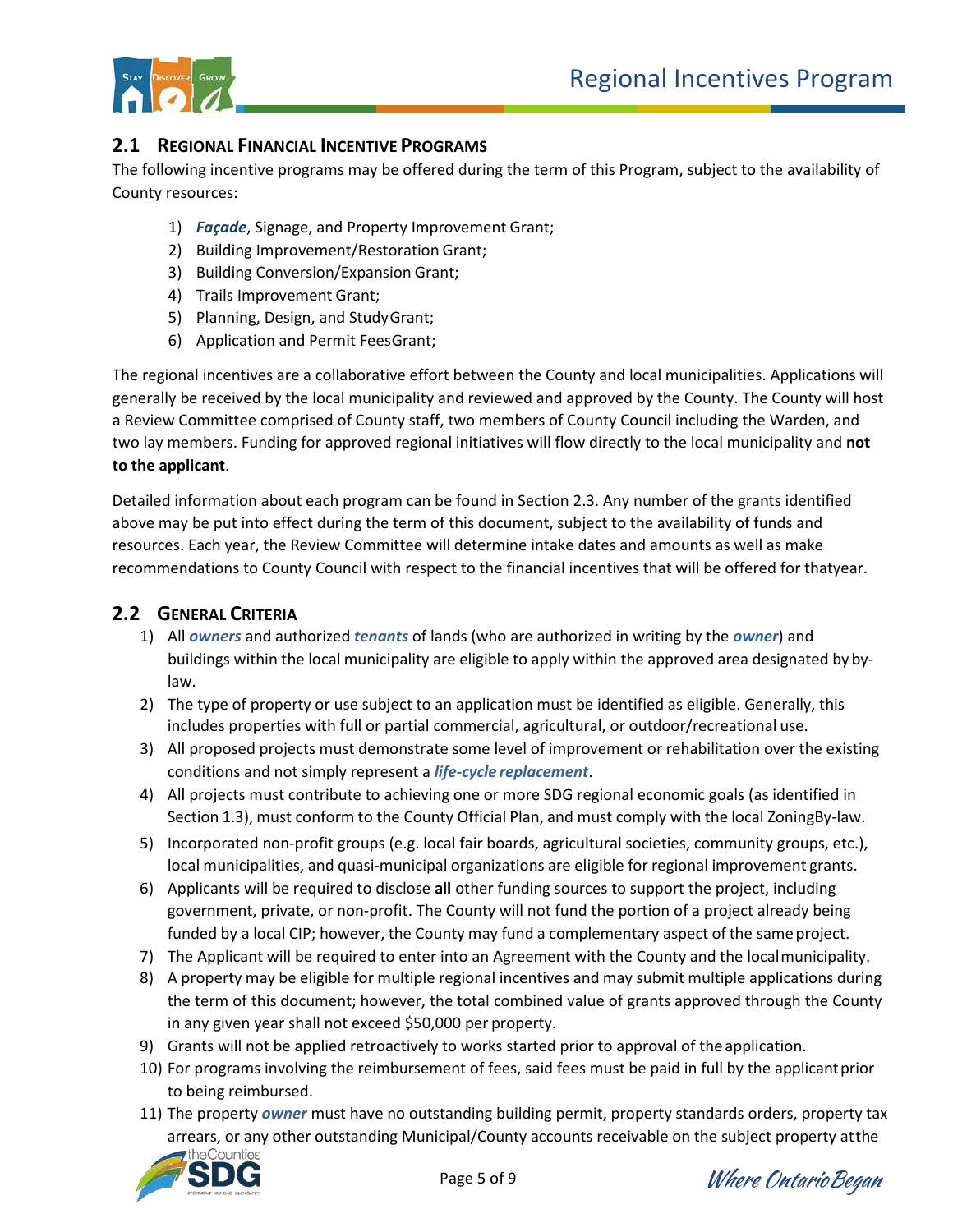

time of application.

- 12) All outstanding building permits, property standards orders, property tax arrears, or any other outstanding Municipal/County accounts receivable on the subject property must be completed and/or rectified before grant money will distributed to an applicant.
- 13) All works approved under this document shall comply with all relevant municipal policies and standards, including zoning, design guidelines (if any) and will be subject to planning and development approvals and building permits pursuant to the Ontario Building Code.
- 14) The grant approval will expire if work is not completed within twelve (12) months from the execution of the Agreement between the applicant, the County and the local municipality. Any request for an extension beyond twelve (12) months must be made in writing and is subject to the approval of the Review Committee. Extensions can be a maximum of six (6) months.
- 15) The County reserves the right to discontinue any of the programs at any time, but applicants with approved grants will still receive said grant, subject to meeting the general and Program specific requirements.
- 16) Funding will not be provided for any labour supplied by of the applicant, either personally or via a company or person associated with the applicant.
- 17) The applicant must submit at least (2) written estimates for all work. 50% of eligible costs will be based on the lowest estimates.

#### **2.3 INCENTIVE PROGRAMDETAILS**

#### **2.3.1 Façade, Signage, and Property Improvement Grant**

#### *Objective*

To assist with improvements to a building's **façade** or signage, or to assist with other eligible improvements to private property (i.e., parking and landscaping).

#### *Grant Amount and Details*

Façade improvement project – may cover 50% of eligible costs to a maximum of \$10,000. Maximum value may increase to \$12,500 if outdoor art (i.e. murals) is a component of the project and/or if the building has more than one street address and/or storefront, more than one wall visible from a public street, or fronts onto a laneway or parking lot. Eligible costs may include:

- a) Enhancements or improvements to exterior building treatments such as brickwork, cladding, siding, cornices, eaves, parapets, windows, doors, lighting, and awnings;
- b) Exterior painting where a clear enhancement is made;
- c) Chemical or façade cleaning;
- d) Outdoor art (i.e. murals, etc.);
- e) Redesign of entrances including changes to improve accessibility; and/or,
- f) Other similar improvements or repairs required to enhance a building *façade*.

Signage improvement project – may cover 50% of eligible costs to a maximum of \$2,500. Maximum value may increase to \$5,000 if the building has more than one street address and/or storefront, more than one wall visible from a public street, or fronts onto a laneway or parking lot.

Property improvement project - may cover 50% of eligible costs to a maximum of \$10,000*.* Eligible costs may include:



Page 6 of 9 Where Ontario Began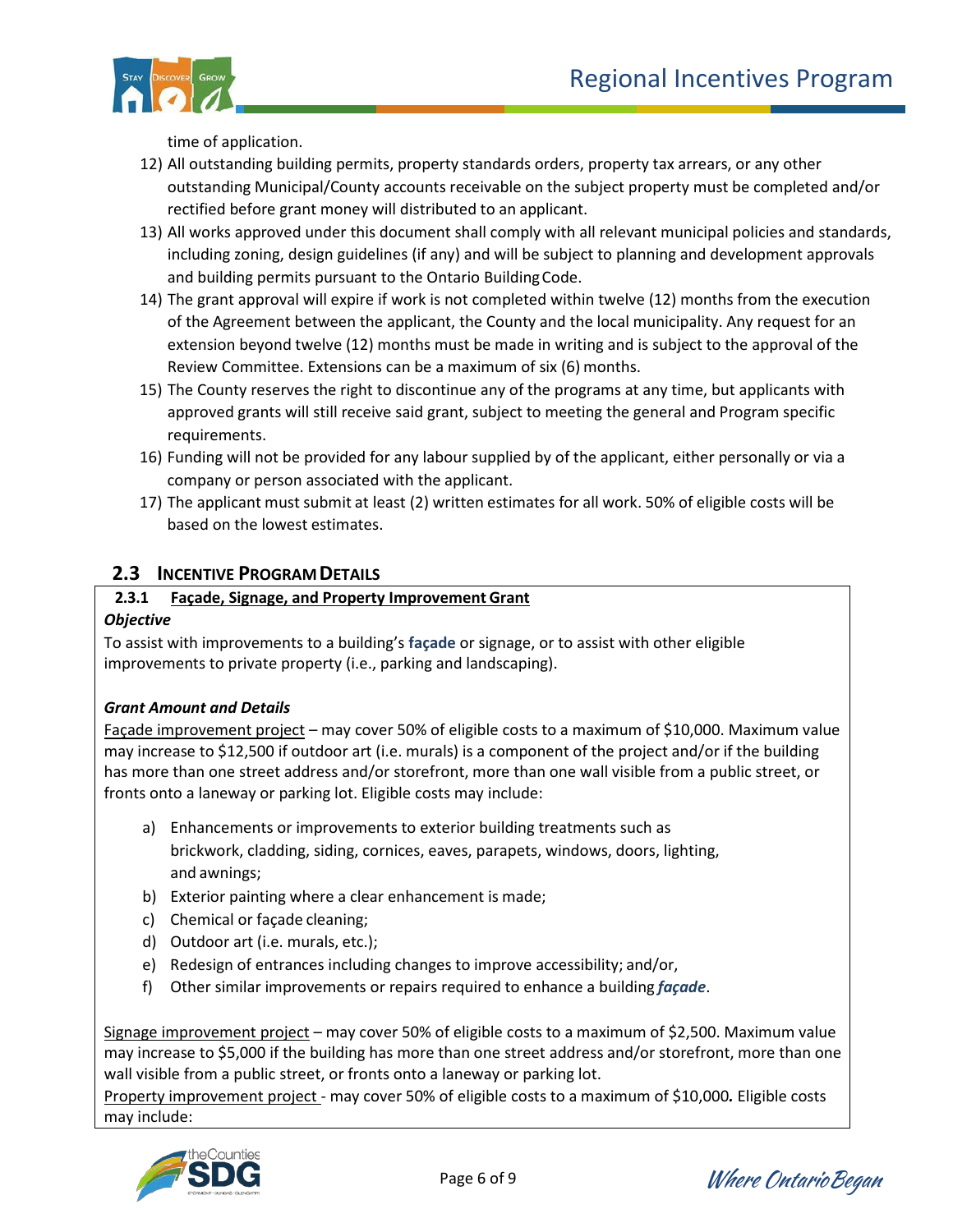

- 1) Addition of landscaping features such as plants, sod, trees, and vegetation;
- 2) Addition of permanent landscaping elements such as fencing, benches, planters, andlighting;
- 3) Addition of new parking/upgrades to existing parking areas for cars, motorcycles, and bicycles;
- 4) Improvements to rear building entrances and rear parking areas;
- 5) Addition of walkways; and
- 6) Such other similar improvements and repairs that may be necessary to improve aproperty.

#### **2.3.2 Building Improvement/Restoration Grant**

#### *Objective*

To assist with the improvement of existing buildings to improve aesthetics, bring buildings up to current Building or Fire Code standards, and/or improve accessibility.

#### *Grant Amount and Details*

Building Improvement/Restoration project - may cover 50% of the eligible cost to a maximum of \$10,000. The following projects may be eligible if not deemed to be a **life-cycle replacement**:

- 1) Structural repairs to walls, ceilings, floors, and foundations;
- 2) Interior restoration and design;
- 3) Repair/replacement/installation of building infrastructure, such as roofing, windows, and doors;
- 4) Repair/replacement/installation of plumbing, electrical, HVAC, and fire protectionsystems;
- 5) Weatherproofing;
- 6) Accessibility improvements;
- 7) Any other improvements that may bring a building up to code, or address health, safety, or risk management issues; and
- 8) The services of a professional engineer, architect or planner to design and implement the project.

#### **2.3.3 Building Conversion/Expansion Grant**

#### *Objective*

To assist with large-scale conversion or expansion of existing vacant space into new commercial, mixed-use and other eligible uses. This grant is reserved for large, regionally significant projects resulting in the conversion of not less than 5,000 ft<sup>2</sup>.

#### *Grant Amount and Details*

This grant may be provided on approved applications for 50% of the eligible cost to a maximum of \$50,000. The following projects may be eligible:

- 1) Conversion of non-commercial or vacant space into new commercial, mixed-use, secondary uses, and *agriculture-related uses*, and other eligible uses;
- 2) Conversion of upper storey space (whether vacant, office, commercial or other nonresidential use) into new residential units;
- 3) Conversion of a building or a unit in a building into a hotel, inn or bed andbreakfast;
- 4) Expansion of existing eligible uses to increase the gross floorarea;
- 5) Environmental studies which are related to the conversion; and
- 6) The services of a professional engineer, architect or planner to design and implement the project.

#### **2.3.4 Trails Improvement Grant**

#### *Objective*

To promote the development, preservation, management, and expansion of trails, especially those that

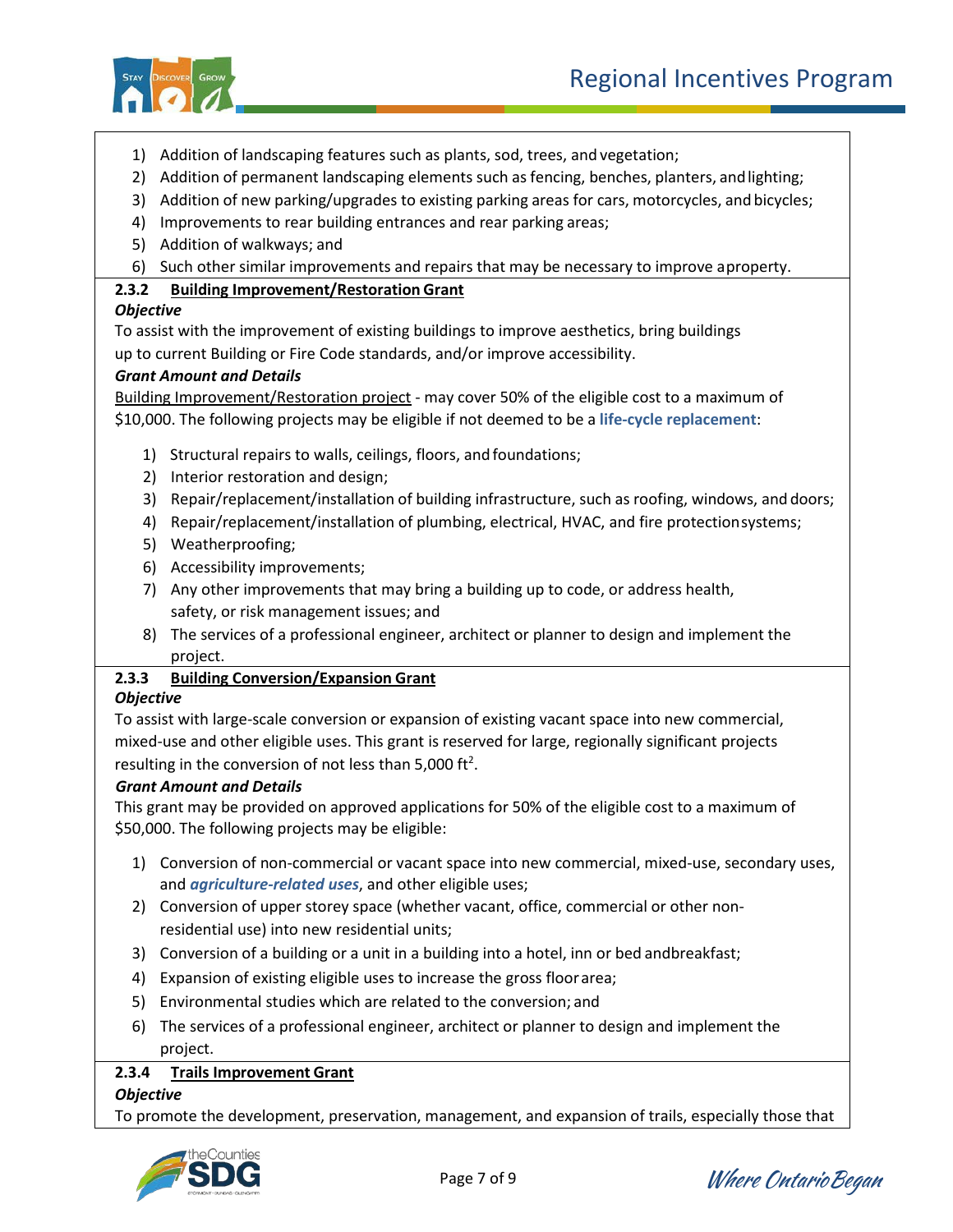

connect to regional trail networks. Funding will be prioritized for projects that are regional in scope, promote or enhance well-established trails, include considerations for accessibility, and/or connect built-up areas*.*

#### *Grant Amount and Details*

This grant may be approved for 50% of the eligible cost of the improvements to a maximum of \$10,000. The following costs may be eligible:

- 1) Capital expenses including:
	- a. Renovation or construction of permanent spaces, parks or grounds, and/or ancillary facilities related to trails;
	- b. Furniture, fixtures or other non-portable equipment;
- 2) Acquiring land essential for the connection or extension of an existing trail;and
- 3) Creating new trails.

#### **2.3.5 Feasibility, Design, and Study Grant**

#### *Objective*

To assist with the completion of a range of studies and plans that investigate or support a new business or development project on individual properties.

#### *Grant Amount and Details*

This grant may be provided on approved applications for 50% of the eligible cost to a maximum of \$2,000. The following types of plans or studies may be eligible:

- 1) Concept plans;
- 2) Site plan drawings;
- 3) Feasibility studies;
- 4) Environmental studies;
- 5) Structural analyses;
- 6) Evaluation of existing and proposed mechanical, electrical and other buildingsystems;
- 7) Traffic Impact Assessments;
- 8) Market analyses;
- 9) Business plans; and
- 10) Any other study or plan as approved.

The plan or study must provide new information about the feasibility and cost of an eligible use or provide details in support of a new business or development.

#### **2.3.6 Planning Application and Building Permit FeeGrant**

#### *Objective*

To grant a portion of the fees required for planning applications or building permits in relation to an improvement project.

#### *Grant Amount and Details*

This grant may cover 50% of the municipal and/or County portion of the eligible cost to a maximum of \$2,500 including:

- 1) Municipal and County planning application fees, including minor variances, siteplans, zoning by-law amendments or Official Plan amendments; and/or
- 2) Municipal building permit fees or change of use permits.